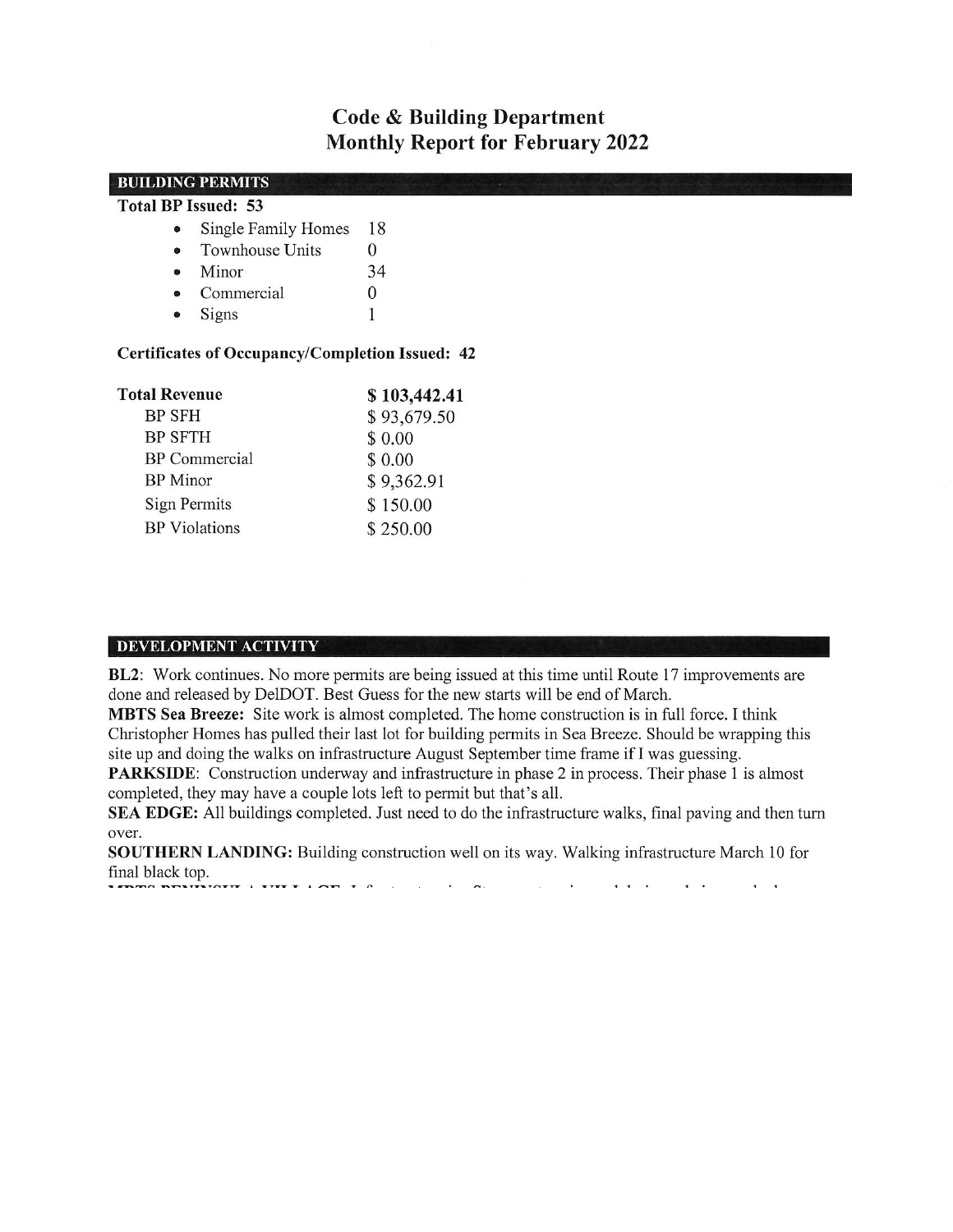## January 2022 Activity Report

|                                            | January-21     | January-21     |
|--------------------------------------------|----------------|----------------|
| <b>EMS Calls</b>                           | 185            | 172            |
| <b>Fire Calls</b>                          | 26             | 21             |
| <b>Total Calls</b>                         | 211            | 193            |
| <b>Types of Fire Calls</b>                 |                |                |
| Assist other Fire Companies                | 5              | 4              |
| <b>Automatic Fire Alarms</b>               | 10             | $\overline{2}$ |
| <b>Carbon Monoxide Detector Activation</b> | $\overline{2}$ | 0              |
| Gas Leaks                                  | 0              | 0              |
| <b>Medical Assist</b>                      | 1              | 5              |
| Motor Vehicle Accident                     | $\mathbf{1}$   | 3              |
| Other Type Alarms                          | $\overline{2}$ | 1              |
| <b>Outside Fires</b>                       | $\overline{2}$ | 1              |
| <b>Structure Fires</b>                     | 3              | 4              |
| <b>Vehicle Fires</b>                       | 0              | 1              |
| <b>Types of EMS Calls</b>                  |                |                |
| Assist                                     | 14             | 5              |
| Cancellation                               | 13             | 9              |
| <b>DOA</b>                                 | 3              | $\overline{2}$ |
| <b>Patient Refusals</b>                    | 23             | 25             |
| <b>Public Service</b>                      | 4              | 3              |
| Stand By                                   | 4              | 10             |
| <b>Transfer of Care</b>                    | 0              | 1              |
| Transports                                 | 123            | 117            |
| Unable to locate                           | $\mathbf{1}$   | 0              |
| <b>Geographic Locations of Calls</b>       |                |                |
| County In District, out of town(s)         | 132            | 109            |
| Millville, town of                         | 26             | 24, MMC-4      |
| Ocean View, town of                        | 31             | Fire-3, EMS-25 |
| Out of District                            | 19             | 8              |
| <b>Personnel, Hours, Miles</b>             |                |                |
| Hours in Service                           | 319.83         | 285.75         |
| Personnel in Service                       | 814            | 591            |
| <b>Personnel Hours</b>                     | 924.79         | 656.57         |
| <b>Miles Traveled</b>                      | 5856.2         | 6135.84        |

## **Incidents of Notable Interest**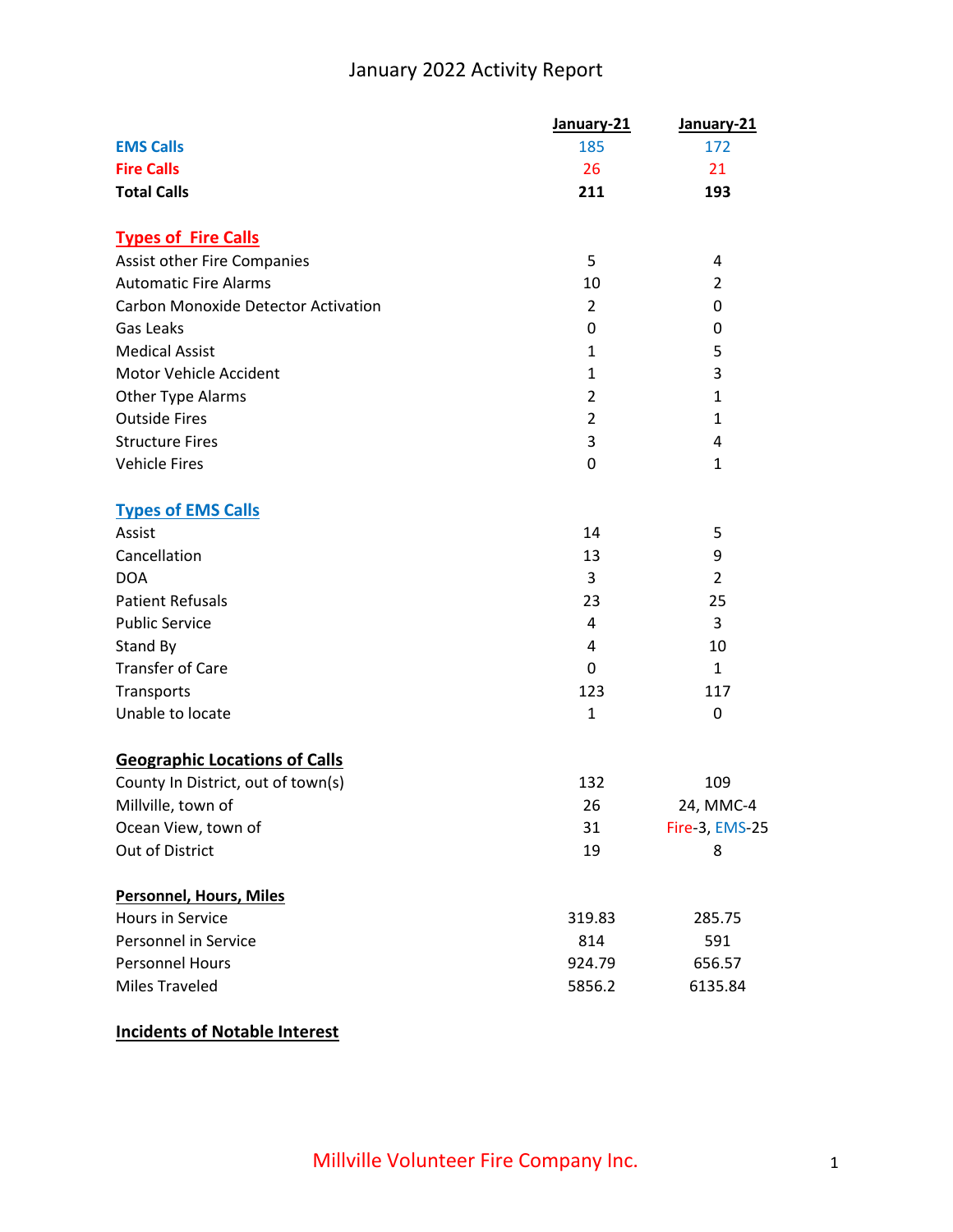## January 2022 Activity Report

1/2/22, 1850 hours, 34000 block of Omar Road, garage fire with subject trapped, one fatality at the scene.

1/10/22, 1444 hours, 30000 block of Armory Road, assisted the Dagsboro VFD with a house fire.

Millville Medical Center - 2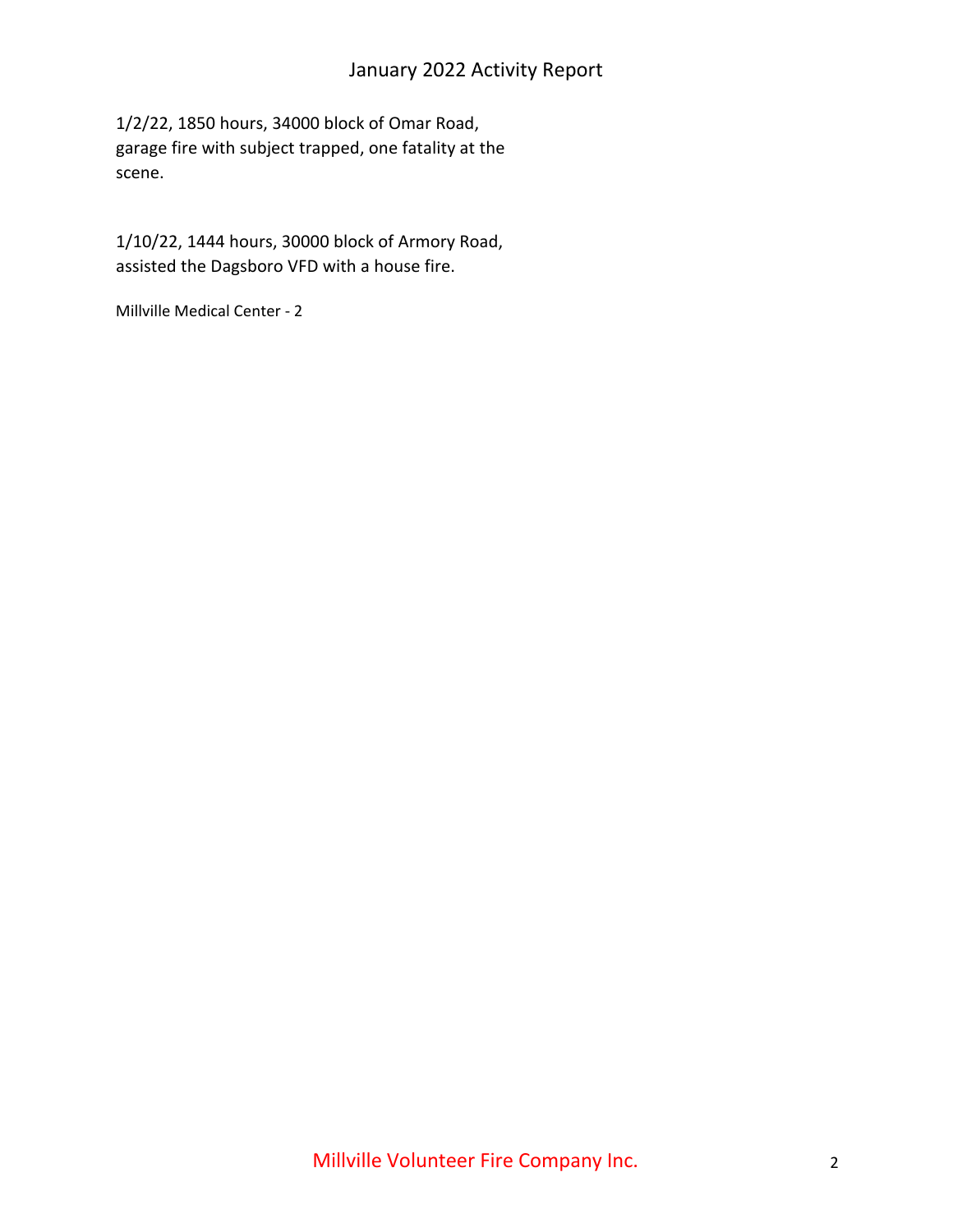

# **Millville Reporting – February 2022**



**Traffic Contact Totals for Millville Contract Policing Patrols**